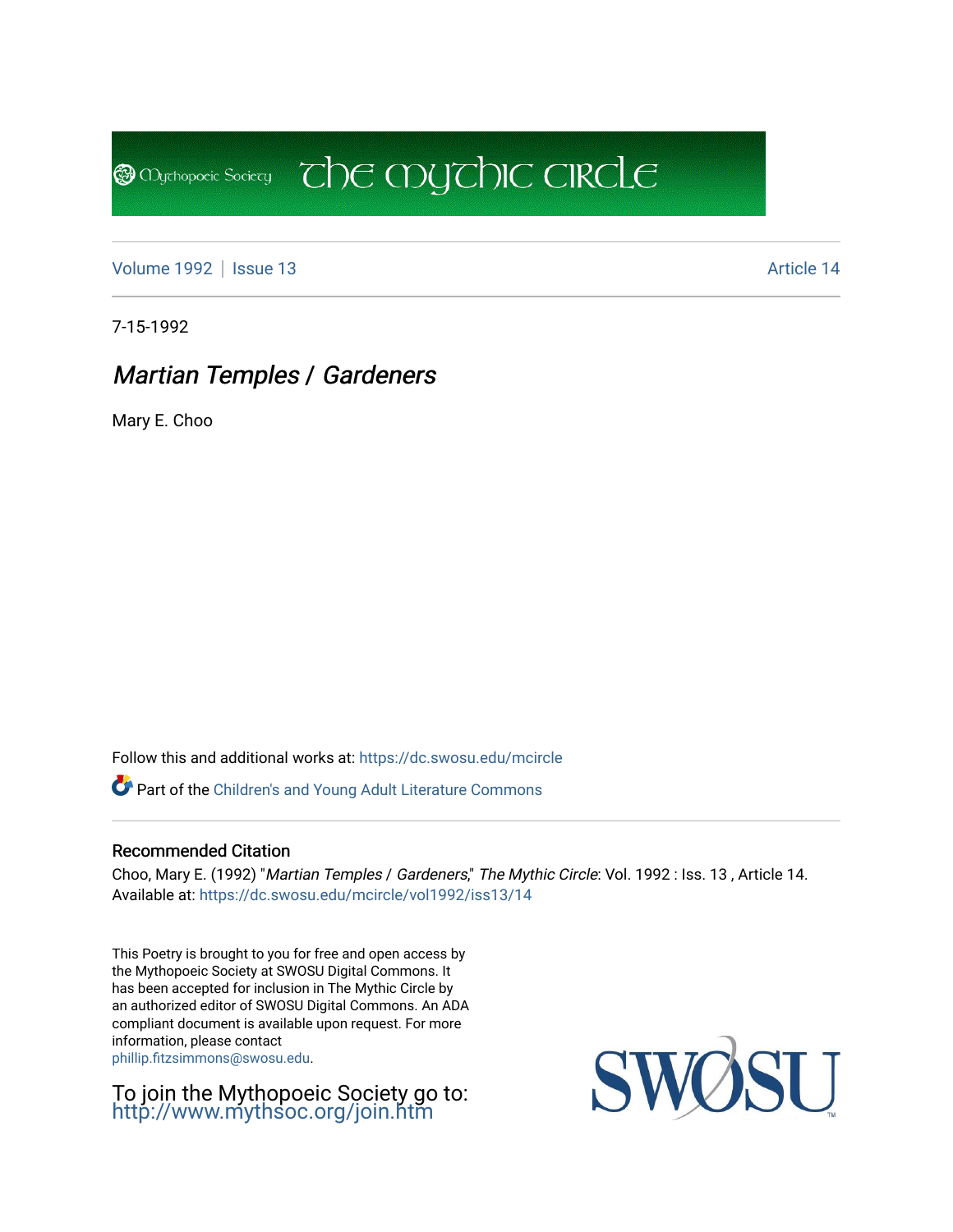## Mythcon 52: The Mythic, the Fantastic, and the Alien

Albuquerque, New Mexico; July 29 - August 1, 2022 <http://www.mythsoc.org/mythcon/mythcon-52.htm>



#### Abstract

Martian Temples: across the sere red plain the monoliths are drawn in purple angry gold Gardeners: high in my city's streaming towers the wind pipes echoes

### Additional Keywords

Poetry; Martian Temples; Gardeners; Mary E. Choo